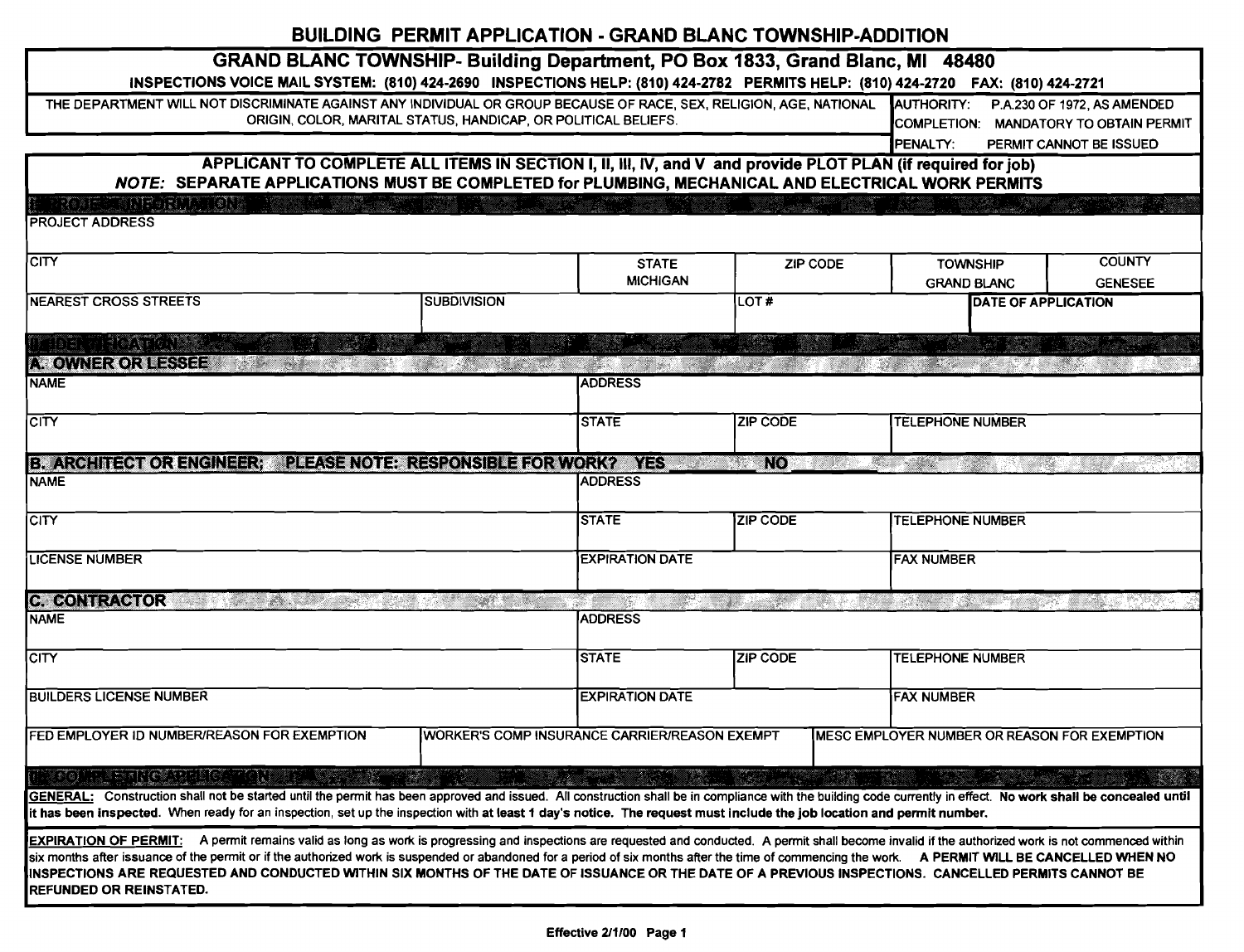|                                           | <b>REQUIRED SUBMITTALS and INFORMATION for</b>              |  |  |  |  |  |  |
|-------------------------------------------|-------------------------------------------------------------|--|--|--|--|--|--|
| <b>Construction Projects</b>              |                                                             |  |  |  |  |  |  |
| <b>NEW HOUSE</b>                          |                                                             |  |  |  |  |  |  |
|                                           | Structural Calculations including Calculations and Answers  |  |  |  |  |  |  |
|                                           | Energy Code Worksheet - Including Windor/Door Manufct Info  |  |  |  |  |  |  |
|                                           | 2 Sets Construction Drawings                                |  |  |  |  |  |  |
|                                           | Computer Disk for Drawings (if available) with Info Sheet   |  |  |  |  |  |  |
|                                           | Complete and Sign Plan Summary Page in Application (Page 5) |  |  |  |  |  |  |
|                                           | Houses 3,500 or Over/Plans Signed/Sealed                    |  |  |  |  |  |  |
|                                           | Plot Plan Showing Footprint of Construction                 |  |  |  |  |  |  |
|                                           |                                                             |  |  |  |  |  |  |
| <b>ADDITION TO EXISTING HOUSE</b>         |                                                             |  |  |  |  |  |  |
|                                           | Complete Plot Plan                                          |  |  |  |  |  |  |
|                                           | Structural Calculations including Calculations and Answers  |  |  |  |  |  |  |
|                                           | Construction Drawings or Blueprints (may be hand sketched)  |  |  |  |  |  |  |
|                                           | Complete and Sign Plan Summary Page in Application (Page 5) |  |  |  |  |  |  |
|                                           |                                                             |  |  |  |  |  |  |
|                                           | <b>DECK (also complete section for decks w/new house)</b>   |  |  |  |  |  |  |
| Joist Size                                |                                                             |  |  |  |  |  |  |
| <b>Post Size</b>                          |                                                             |  |  |  |  |  |  |
| <b>Beam Size</b>                          |                                                             |  |  |  |  |  |  |
| Size of Deck and Height<br>from Grade     |                                                             |  |  |  |  |  |  |
|                                           | Complete Plot Plan                                          |  |  |  |  |  |  |
| <b>REMODEL - RESIDENTIAL</b>              |                                                             |  |  |  |  |  |  |
|                                           | <b>Floor Plan Required</b>                                  |  |  |  |  |  |  |
|                                           |                                                             |  |  |  |  |  |  |
| <b>SHED/BARN/POLE BARN/GARAGE</b>         |                                                             |  |  |  |  |  |  |
| Wall Height                               |                                                             |  |  |  |  |  |  |
| Pitch of Roof                             |                                                             |  |  |  |  |  |  |
| Size of Structure                         |                                                             |  |  |  |  |  |  |
|                                           | Complete Plot Plan - Rat Wall Required                      |  |  |  |  |  |  |
|                                           |                                                             |  |  |  |  |  |  |
| <b>HOMEOWNER OBTAINING OWN PERMIT</b>     |                                                             |  |  |  |  |  |  |
| Homeowner MUST sign Page 4 of Application |                                                             |  |  |  |  |  |  |

### **A. PLEASE PROVIDE A COMPLETE DESCRIPTION OF THE WORK TO BE COMPLETED UNDER THIS PERMIT:**

 $\sim 10^{-1}$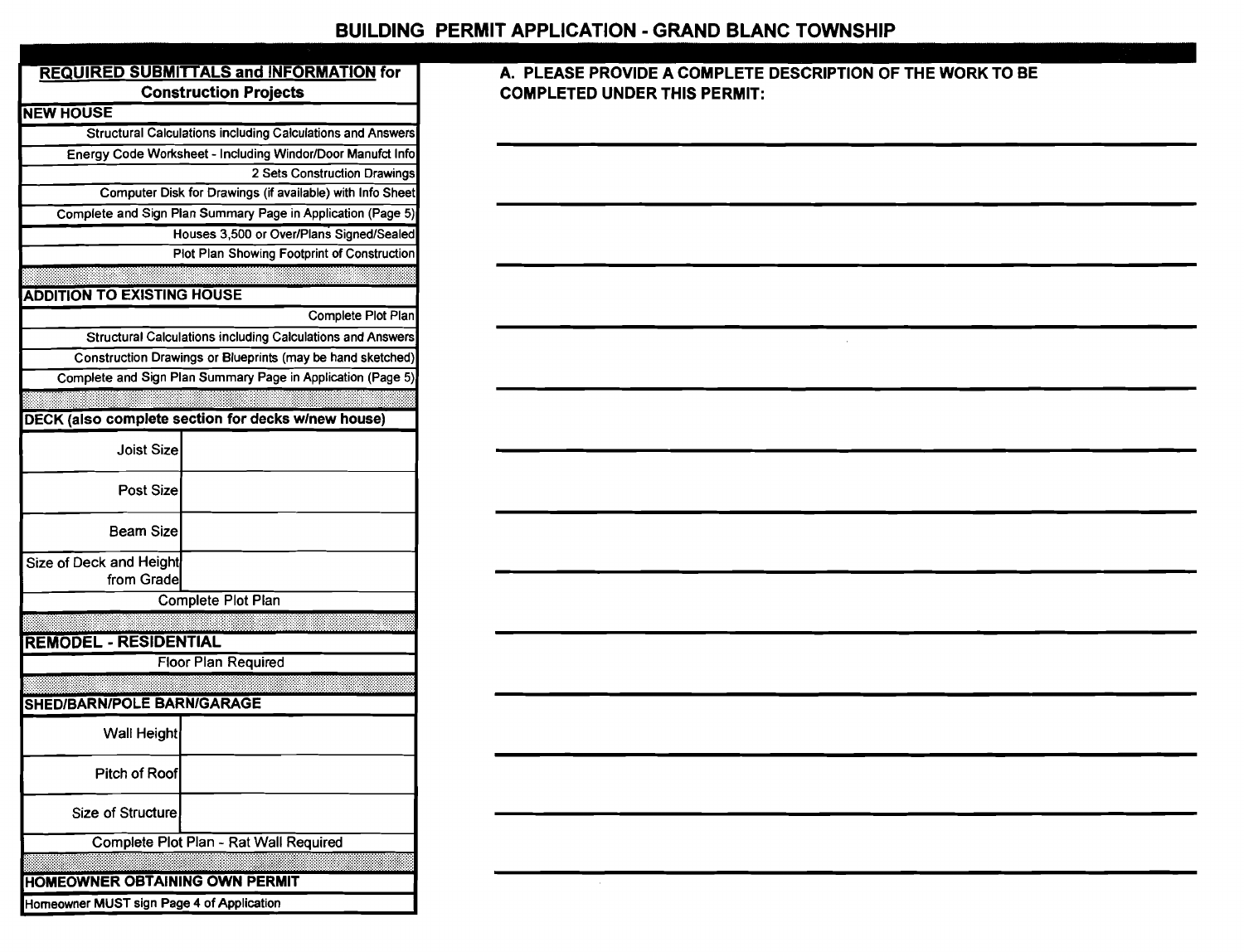# BUILDING PERMIT APPLICATION - GRAND BLANC TOWNSHIP

| THIS PAGE IS ONLY REQUIRED FOR THE CONSTRUCTION OF A NEW HOUSE, AN ADDITION TO AN EXISTING HOUSE, OR FOR COMMERCIAL/INDUSTRIAL PERMITS                                                                                         |                                                   |                             |                                                                                                                                                                                                                                |                                |                                            |                            |                   |                                        |                    |                                     |                      |                               |              |
|--------------------------------------------------------------------------------------------------------------------------------------------------------------------------------------------------------------------------------|---------------------------------------------------|-----------------------------|--------------------------------------------------------------------------------------------------------------------------------------------------------------------------------------------------------------------------------|--------------------------------|--------------------------------------------|----------------------------|-------------------|----------------------------------------|--------------------|-------------------------------------|----------------------|-------------------------------|--------------|
| AT THE THE TABLE IS A LIMIT OF THE TABLE OF THE TABLE OF THE TABLE OF THE TABLE OF THE TABLE                                                                                                                                   |                                                   |                             | and the second control of the second second second second second second second second second second second second second second second second second second second second second second second second second second second sec |                                |                                            | <b>STATISTICS</b>          |                   | <u>a shekara</u>                       |                    |                                     |                      |                               |              |
|                                                                                                                                                                                                                                | <b>Masonry, Wall Bearing</b><br><b>Wood Frame</b> |                             | <b>Structural Steel</b>                                                                                                                                                                                                        |                                |                                            | <b>Reinforced Concrete</b> |                   |                                        | 10ther             |                                     |                      |                               |              |
| BI PRIMENT POSTEATIVE RUE, A PERSON DE L'ARRE MAGE DI MONTE DE L'ARRE DE METODIA (EL SUPERISTE DE L'                                                                                                                           |                                                   |                             |                                                                                                                                                                                                                                |                                |                                            |                            |                   |                                        |                    |                                     |                      |                               |              |
| Oil<br>Gas                                                                                                                                                                                                                     | <b>Electric</b>                                   | Other                       |                                                                                                                                                                                                                                |                                | <b>Public Co</b>                           |                            |                   | Septic System                          |                    | <b>Public Co</b>                    |                      | <b>Private Well</b>           |              |
| EN NYE OF NEOFANIAN BESTE DE STATISTIKE DIT AFRIKA DI SAMA DI SAMA DI ANNIBULI DI STATISTIKE DI SAMA DI SAMA D                                                                                                                 |                                                   |                             |                                                                                                                                                                                                                                |                                |                                            |                            |                   |                                        |                    |                                     |                      |                               |              |
| <b>WILL THERE BE AIR CONDITIONING?</b>                                                                                                                                                                                         |                                                   |                             |                                                                                                                                                                                                                                | <b>YES</b>                     |                                            | $\overline{N}$             |                   | <b>WILL THERE BE FIRE SUPPRESSION?</b> |                    |                                     | <b>YES</b>           |                               | <b>NO</b>    |
| B. DIMENSIONSIDARA BER MINIS Seculo reMUST De complete for new construction and additions of the security and a security of the security of the second security of the second security of the second security of the second se |                                                   |                             |                                                                                                                                                                                                                                |                                |                                            |                            |                   |                                        |                    |                                     |                      |                               | <b>RACIO</b> |
| <b>Street Frontage</b>                                                                                                                                                                                                         |                                                   |                             | # Residential Units                                                                                                                                                                                                            |                                |                                            |                            | Stories (#)       |                                        |                    |                                     | Fireplaces (#)       |                               |              |
|                                                                                                                                                                                                                                |                                                   |                             |                                                                                                                                                                                                                                |                                |                                            |                            |                   |                                        |                    |                                     |                      |                               |              |
| <b>Front Setback</b>                                                                                                                                                                                                           |                                                   |                             |                                                                                                                                                                                                                                | Elevators/Escalators (#)       | Bedrooms (#)                               |                            |                   |                                        |                    | Garage Area (SF)                    |                      |                               |              |
|                                                                                                                                                                                                                                |                                                   |                             |                                                                                                                                                                                                                                |                                |                                            |                            |                   |                                        |                    |                                     |                      |                               |              |
| <b>Rear Setback</b>                                                                                                                                                                                                            |                                                   |                             | <b>Office/Sales</b>                                                                                                                                                                                                            |                                |                                            |                            | Full Baths (#)    |                                        |                    |                                     | Enclosed Parking (#) |                               |              |
| <b>Left Setback</b>                                                                                                                                                                                                            |                                                   |                             | Service                                                                                                                                                                                                                        |                                |                                            |                            | Partial Baths (#) |                                        |                    |                                     | Outside Parking (#)  |                               |              |
|                                                                                                                                                                                                                                |                                                   |                             |                                                                                                                                                                                                                                |                                |                                            |                            |                   |                                        |                    |                                     |                      |                               |              |
| <b>Right Setback</b>                                                                                                                                                                                                           |                                                   |                             | Manufacturing                                                                                                                                                                                                                  |                                |                                            |                            | Garages (#)       |                                        |                    |                                     | Lot Area (SF)        |                               |              |
|                                                                                                                                                                                                                                |                                                   |                             |                                                                                                                                                                                                                                |                                |                                            |                            |                   |                                        |                    |                                     |                      |                               |              |
| <b>Height Above Grade</b>                                                                                                                                                                                                      |                                                   |                             | # Occupants                                                                                                                                                                                                                    |                                |                                            |                            | Windows (#)       |                                        |                    | Parking Area (SF)                   |                      |                               |              |
|                                                                                                                                                                                                                                |                                                   |                             |                                                                                                                                                                                                                                |                                |                                            |                            |                   |                                        |                    |                                     |                      |                               |              |
|                                                                                                                                                                                                                                | <b>FLOOR AREA (square feet)</b>                   |                             |                                                                                                                                                                                                                                |                                | <b>NEW CONSTRUCTION</b><br><b>EXISTING</b> |                            |                   |                                        | <b>ALTERATIONS</b> |                                     |                      |                               |              |
| Crawl Space                                                                                                                                                                                                                    |                                                   | Slab on Grade               |                                                                                                                                                                                                                                |                                |                                            |                            |                   |                                        |                    |                                     |                      |                               |              |
|                                                                                                                                                                                                                                |                                                   | Basement Area - Total Sq Ft |                                                                                                                                                                                                                                |                                | <b>Finished Area</b>                       |                            |                   |                                        |                    |                                     |                      |                               |              |
|                                                                                                                                                                                                                                |                                                   |                             |                                                                                                                                                                                                                                | 1st Floor (sq ft)              |                                            |                            |                   |                                        |                    |                                     |                      |                               |              |
|                                                                                                                                                                                                                                |                                                   |                             |                                                                                                                                                                                                                                | $\overline{2nd}$ Floor (sq ft) |                                            |                            |                   |                                        |                    |                                     |                      |                               |              |
|                                                                                                                                                                                                                                |                                                   |                             |                                                                                                                                                                                                                                | 3rd & Above $(sqft)$           |                                            |                            |                   |                                        |                    |                                     |                      |                               |              |
|                                                                                                                                                                                                                                |                                                   |                             | Total Building Area (sq ft)                                                                                                                                                                                                    |                                |                                            |                            |                   |                                        |                    |                                     |                      |                               |              |
| <b>REQUIRED INSPECTIONS</b> Foundation                                                                                                                                                                                         |                                                   | Sub Soil                    | <b>Backfill</b>                                                                                                                                                                                                                | Pea Rock                       | Footing                                    | <b>Tr Footing</b>          | Posthole          | Rough                                  | Insulation         | Above<br>Ceiling                    | Final                | Occupancy                     |              |
| <b>IMPROVEMENT TYPE</b>                                                                                                                                                                                                        |                                                   |                             |                                                                                                                                                                                                                                |                                |                                            | <b>PROPOSED USE:</b>       |                   |                                        |                    |                                     |                      | Are any structural assemblies |              |
| <b>New Construction</b>                                                                                                                                                                                                        |                                                   | <b>ASSEMBLY</b>             |                                                                                                                                                                                                                                |                                | <b>RESIDENTIAL</b>                         |                            | <b>STORAGE</b>    |                                        |                    | fabricated off-site?                |                      |                               |              |
| <b>Addition</b>                                                                                                                                                                                                                |                                                   | <b>Theatre</b>              |                                                                                                                                                                                                                                |                                | Hotel, Motel                               |                            |                   | <b>Moderate Hazard</b>                 |                    |                                     |                      |                               |              |
| Alteration                                                                                                                                                                                                                     |                                                   | <b>Night Club</b>           |                                                                                                                                                                                                                                |                                | Multi-Family                               |                            |                   | Low Hazard                             |                    |                                     |                      |                               |              |
| Repair/Replacement                                                                                                                                                                                                             |                                                   | Restaurant                  |                                                                                                                                                                                                                                |                                | <b>Two Family</b>                          |                            |                   | <b>OTHER</b>                           |                    |                                     |                      |                               |              |
| <b>Demolition</b>                                                                                                                                                                                                              |                                                   | Church                      |                                                                                                                                                                                                                                |                                | Single Family                              |                            |                   | <b>Parking Garage</b>                  |                    | <b>Estimated Start Date</b>         |                      |                               |              |
| Relocation                                                                                                                                                                                                                     |                                                   | Other Assembly              |                                                                                                                                                                                                                                |                                | <b>INSTITUTIONAL</b>                       |                            |                   | Carport                                |                    |                                     |                      |                               |              |
| <b>Foundation Only</b>                                                                                                                                                                                                         |                                                   | <b>BUSINESS</b>             |                                                                                                                                                                                                                                |                                | <b>Group Home</b>                          |                            |                   | <b>Motor Fuel Service</b>              |                    |                                     |                      |                               |              |
| Change of Use Only                                                                                                                                                                                                             |                                                   | <b>EDUCATIONAL</b>          |                                                                                                                                                                                                                                |                                | Hospital                                   |                            |                   | Repair Garage                          |                    |                                     |                      |                               |              |
| <b>EXTERIOR WALLS</b>                                                                                                                                                                                                          |                                                   | Grades $1 - 12$             |                                                                                                                                                                                                                                |                                | Jail                                       |                            |                   | <b>Public Utility</b>                  |                    | <b>Estimated Date of Completion</b> |                      |                               |              |
| <b>Steel</b>                                                                                                                                                                                                                   |                                                   | Day Care Facility           |                                                                                                                                                                                                                                |                                | <b>MERCANTILE</b>                          |                            | Other:            |                                        |                    |                                     |                      |                               |              |
| Masonry                                                                                                                                                                                                                        |                                                   | <b>HIGH HAZARD</b>          |                                                                                                                                                                                                                                |                                |                                            |                            |                   |                                        |                    |                                     |                      |                               |              |
| Concrete                                                                                                                                                                                                                       |                                                   |                             |                                                                                                                                                                                                                                |                                |                                            |                            |                   |                                        |                    |                                     |                      |                               |              |
| <b>Wood</b>                                                                                                                                                                                                                    |                                                   |                             |                                                                                                                                                                                                                                |                                |                                            |                            |                   |                                        |                    |                                     |                      |                               |              |
| Other                                                                                                                                                                                                                          |                                                   |                             |                                                                                                                                                                                                                                |                                |                                            |                            |                   |                                        |                    |                                     |                      |                               |              |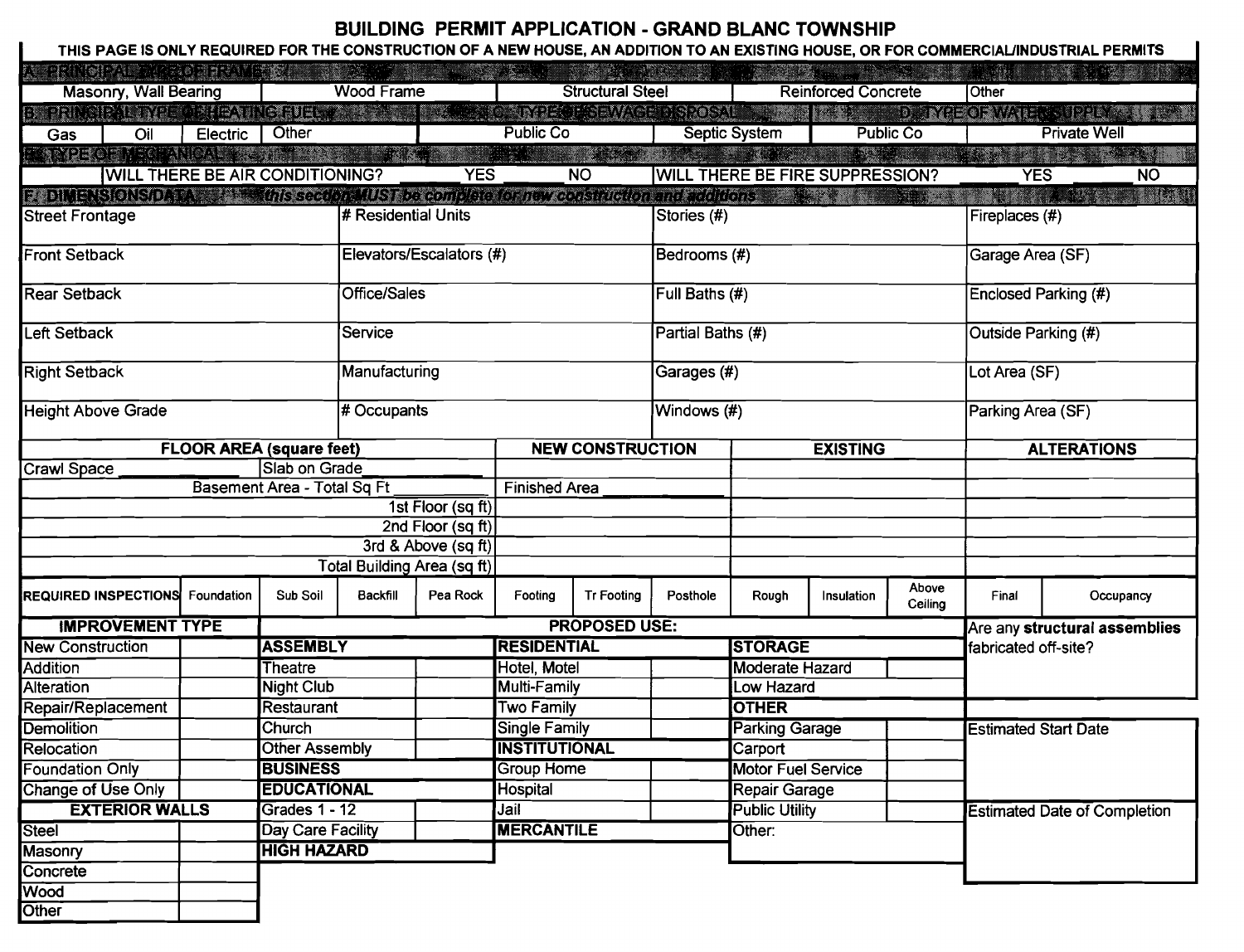## BUILDING PERMIT APPLICATION - GRAND BLANC TOWNSHIP

#### HOMEOWNER SIGNATURE REQUIRED ON THIS PAGE IF HOMEOWNER OBTAINING OWN BUILDING PERMIT

The Michigan Licensing Law gives the homeowner an exemption to act as the general contractor if the homeowner is building his own residence for his own use. This means that, in the case of his own single family residence (not a duplex or apartment building) the homeowner may act as the general contractor, even though a licensed builder may be significantly involved. 339.2403 of the Michigan Occupational Code states:

A person may engage in the busines of or act in the capacity of a residential building without having a license if the person is:

An owner of property with references to a structure on the property for the owner's own use and occupancy

If the homeowner acts as the general contractor and pulls the permit he should be made aware of the following:

THAT AS THE PERMIT HOLDER, THE HOMEOWNER INCURS ALL OF THE LIABILITY AND ALL OF THE RESPONSIBILITY THAT THE LICENSED CONTRACTOR WOULD NORMALLY ASSUME.

THIS MEANS THAT:

|   | IT WILL BE THE HOMEOWNER'S RESPONSIBILITY TO CORRECT ANY CODE                       |
|---|-------------------------------------------------------------------------------------|
|   | VIOLATIONS, EVEN IF THE CONTRACTOR OR ANY OTHER PERSONS DID THE WORK.               |
|   | THE HOMEOWNER CAN BE HELD LIABLE FOR ANY INJURY WHICH OCCURS ON THE JOB, WHETHER IT |
| 2 | IS A BUILDER'S OR SUBCONTRACTOR'S EMPLOYEE.                                         |
| 3 | THE HOMEOWNER IS RESPONSIBLE FOR WORKER'S COMPENSATION, ALL WITHHOLDING TAXES,      |
|   | BOTH FEDERAL AND STATE, AND FAICA TAXES FOR ALL PERSONS ON THE JOB.                 |
|   | IN THE EVENT OF AN OCCURENCE BEYOND THE BUILDER'S CONTROL (LAWSUITS, ETC.) WHICH    |
| 4 | CAUSES THE BUILDER TO BE UNABLE TO COMPLETE THE WORK, THE HOMEOWNER WILL BE         |
|   | LEGALLY RESPONSIBLE FOR THE COMPLETION OF THE JOB.                                  |

HAVE READ AND UNDERSTAND THE ABOVE INFORMATION.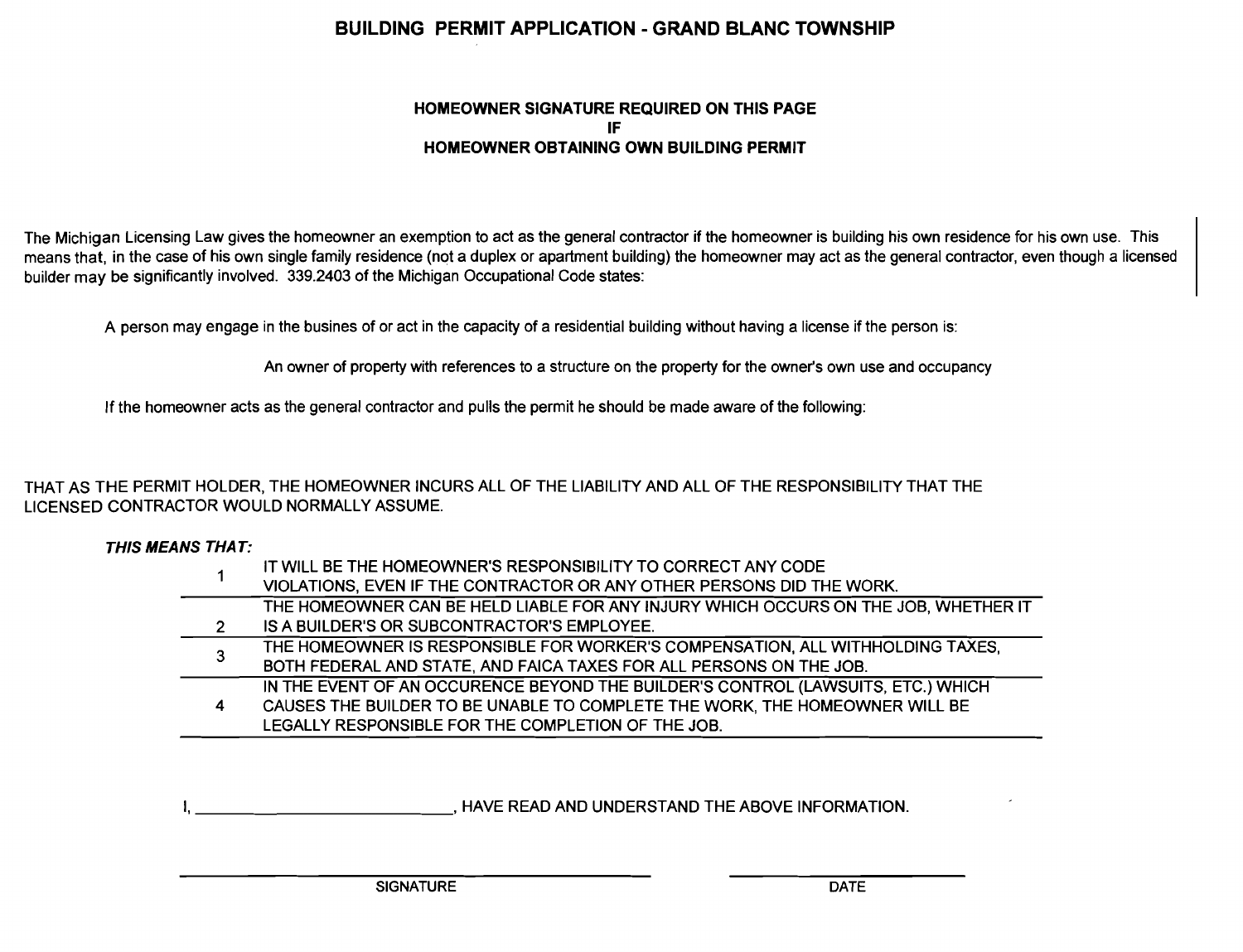### BUILDING PERMIT APPLICATION - GRAND BLANC TOWNSHIP

PLAN *OR* BLUE PRINT SUMMARY - TO BE USED FOR NEW HOUSES *OR* ADDITIONS TO AN EXISTING HOUSE.

|                                 |                                               |                    | NOTE: If I-Joists are used shop drawings must be supplied at time of ROUGH INSPECTION                                                                                      |
|---------------------------------|-----------------------------------------------|--------------------|----------------------------------------------------------------------------------------------------------------------------------------------------------------------------|
| <b>Basement Foundation:</b>     |                                               |                    | Framing:<br>(continued)                                                                                                                                                    |
| Spread footing:                 | Size:                                         |                    | I Joist:                                                                                                                                                                   |
|                                 | Reinforcement:                                |                    | 1st Floor Size<br><b>Species</b><br>Location                                                                                                                               |
|                                 |                                               |                    | 2nd Floor Size<br><b>Species</b><br>Location                                                                                                                               |
| Bleeders:                       | Spacing:                                      | <b>OC</b>          |                                                                                                                                                                            |
|                                 | Size:                                         |                    | Manufacturer:                                                                                                                                                              |
|                                 |                                               |                    | Laminated Beams:<br>Size<br>Location                                                                                                                                       |
| Poured Wall:                    | Size:                                         | Height:            |                                                                                                                                                                            |
| <b>Block Wall:</b>              | Size:                                         | Height:            | Size<br>Location                                                                                                                                                           |
|                                 |                                               |                    | Manufacturer:                                                                                                                                                              |
| Is a membraned tile being used? |                                               |                    |                                                                                                                                                                            |
|                                 |                                               |                    | Stairs:<br>Riser height<br>Tread width                                                                                                                                     |
|                                 | Yes                                           | <b>No</b>          | Are stair nosings being used:<br>Size<br><b>No</b><br>Yes                                                                                                                  |
| Is basement being dampproofed?  |                                               |                    |                                                                                                                                                                            |
|                                 |                                               |                    | Are Treads: Wood<br>Carpet<br>Vinyl                                                                                                                                        |
| Is basement being waterproofed? |                                               |                    | 2x6<br>Manufactured<br>Trusses:<br>2x4                                                                                                                                     |
| <b>Beam Size</b>                |                                               | Column Size        |                                                                                                                                                                            |
|                                 |                                               |                    | Size<br>Rafters<br>Species                                                                                                                                                 |
| Spacing                         |                                               | Reinforcement      | <b>Size</b><br><b>Ceiling Joists</b><br><b>Species</b>                                                                                                                     |
|                                 | Is there 4" of pea stone under basement slab? |                    |                                                                                                                                                                            |
|                                 |                                               |                    | Are all windows within 5' of tub or shower floor tempered?                                                                                                                 |
|                                 | <b>Yes</b>                                    | <b>No</b>          | <b>No</b><br>Yes                                                                                                                                                           |
|                                 | Is visqueen under basement slab?              |                    | Is ice & water shield of 90# rolled roofing being using in all valley & eaves?                                                                                             |
|                                 |                                               |                    |                                                                                                                                                                            |
| Framing:                        | Yes                                           | No                 | <b>No</b><br>Yes<br>Does the entire roof have #15 felt paper?<br><b>No</b><br>Yes                                                                                          |
| <b>Exterior Walls:</b>          | 2x6<br>2x4                                    | <b>Steel Studs</b> |                                                                                                                                                                            |
|                                 |                                               |                    | Do the submitted plans reflect what is being built?<br>No<br>Yes                                                                                                           |
| <b>Interior Walls:</b>          | 2x6<br>2x4                                    | <b>Steel Studs</b> | If no, explain:                                                                                                                                                            |
| Floor Joist:                    |                                               |                    | oman a contractor a contractor a contractor a contractor a contractor a contractor a contractor a contractor a<br>Taxonomía<br>Are the plans reversed?<br>Yes<br><b>No</b> |
| 1st Floor Size                  | <b>Species</b>                                | Location           | (Grand Blanc Township DOES NOT ACCEPT reverse plans).                                                                                                                      |
|                                 |                                               |                    |                                                                                                                                                                            |
| 2nd Floor Size                  | <b>Species</b>                                | Location           | Signature:                                                                                                                                                                 |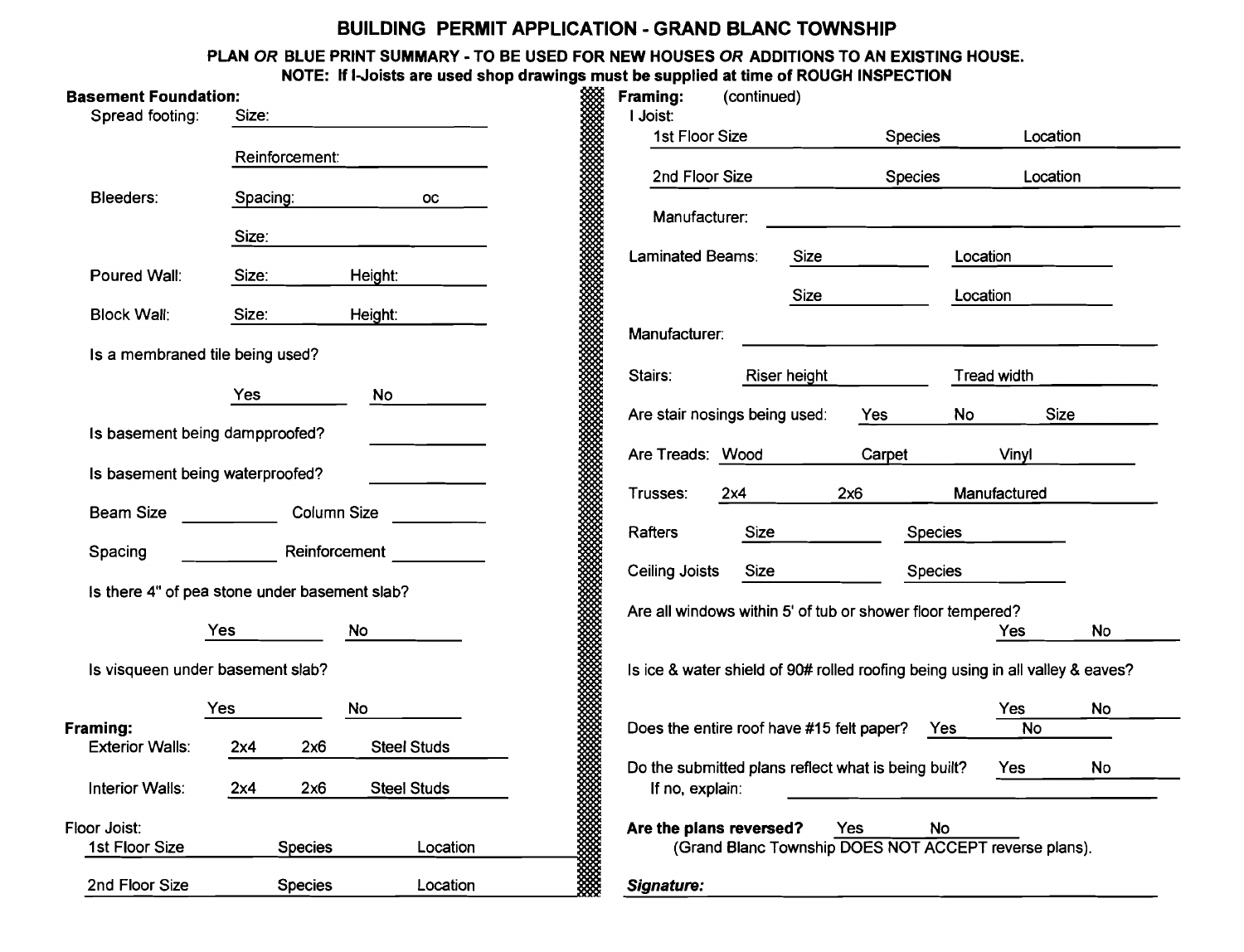# BUILDING PERMIT APPLICATION - GRAND BLANC TOWNSHIP PLEASE USE THIS PAGE FOR ANY REQUIRED SKETCHES OR CONSTRUCTION DRAWINGS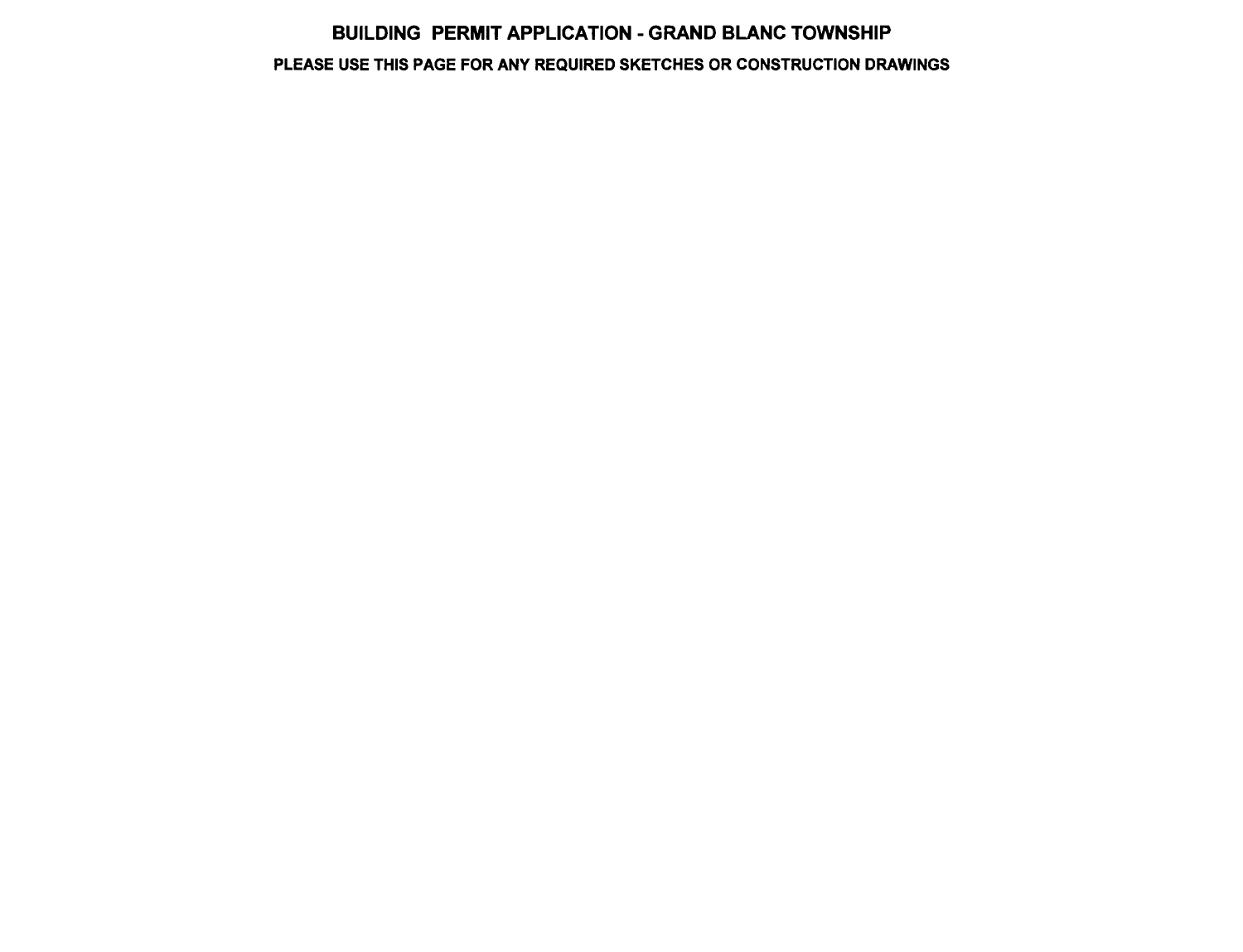#### BUILDING PERMIT APPLICATION - GRAND BLANC TOWNSHIP REQUIRED PLOT PLAN - SHOWALL DIMENSIONS AND DISTANCES INCLUDING ANY RIGHT OF WAYS LOCATE ALL OVERHEAD POWER LINES WITHIN 36 FEET OF PROPOSED CONSTRUCTION